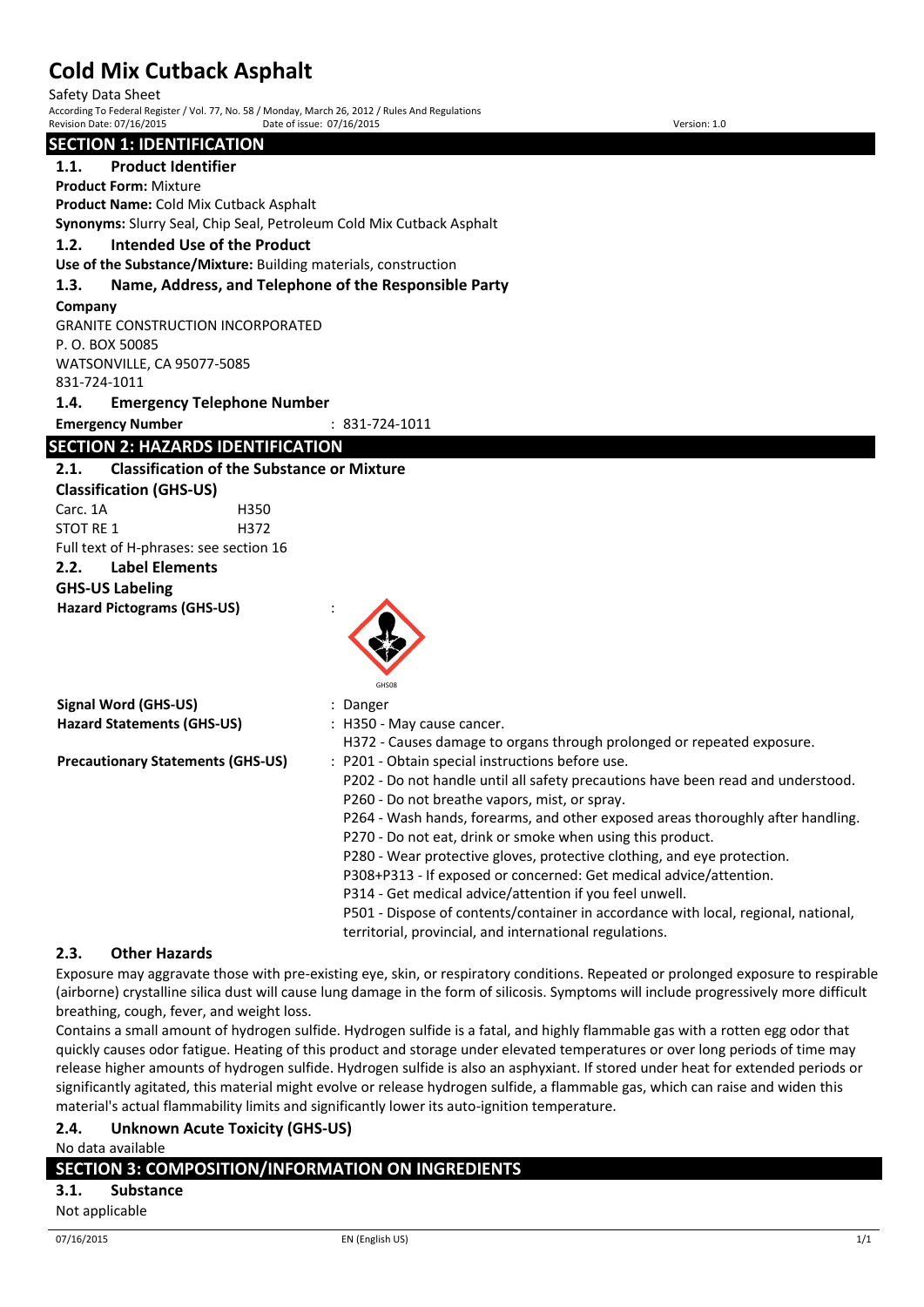Safety Data Sheet

According to Federal Register / Vol. 77, No. 58 / Monday, March 26, 2012 / Rules and Regulations

| 3.2.<br><b>Mixture</b>                                |                           |          |                                          |
|-------------------------------------------------------|---------------------------|----------|------------------------------------------|
| <b>Name</b>                                           | <b>Product Identifier</b> | %        | <b>Classification (GHS-US)</b>           |
| Mineral Aggregate (crushed stone, sand and<br>gravel) | N/A                       | > 90     | Not classified                           |
| Quartz                                                | (CAS No) 14808-60-7       | $1 - 20$ | Carc. 1A, H350<br><b>STOT RE 1, H372</b> |
| Asphalt                                               | (CAS No) 8052-42-4        | < 10     | Carc. 2, H351                            |
| Silica, cristobalite                                  | (CAS No) 14464-46-1       | $\leq 1$ | Carc. 1A, H350<br><b>STOT RE 1, H372</b> |
| Tridymite                                             | (CAS No) 15468-32-3       | $\leq 1$ | Carc. 1A, H350<br><b>STOT RE 1, H372</b> |

Full text of H-phrases: see section 16

## **SECTION 4: FIRST AID MEASURES**

## **4.1. Description of First Aid Measures**

**First-aid Measures General**: Never give anything by mouth to an unconscious person. If you feel unwell, seek medical advice (show the label if possible).

**First-aid Measures After Inhalation**: Remove to fresh air and keep at rest in a position comfortable for breathing. Obtain medical attention if breathing difficulty persists.

**First-aid Measures After Skin Contact**: Rinse immediately with plenty of water. Obtain medical attention if irritation develops or persists.

**First-aid Measures After Eye Contact**: Rinse cautiously with water for at least 15 minutes. Remove contact lenses, if present and easy to do. Continue rinsing. Obtain medical attention.

**First-aid Measures After Ingestion**: Do not induce vomiting. Rinse mouth. Seek medical attention if any problems arise.

## **4.2. Most important symptoms and effects, both acute and delayed**

**Symptoms/Injuries:** Causes damage to organs through prolonged or repeated exposure.

**Symptoms/Injuries After Inhalation:** Repeated exposure to respirable (airborne) crystalline silica dust will cause lung damage in the form of silicosis. Inhalation of fumes or vapours may cause respiratory irritation. WARNING: irritating and toxic hydrogen sulfide gas may be present. Greater than 15-20ppm continuous exposure can cause mucous membrane and respiratory tract irritation. 50-500 ppm can cause headache, nausea, and dizziness. Continued exposure at these levels can lead to loss of reasoning and balance, difficulty in breathing, fluid in the lungs, and possible loss of consciousness. Greater than 500ppm can cause rapid unconsciousness and death if not promptly revived.

**Symptoms/Injuries After Skin Contact:** Repeated or prolonged skin contact may cause irritation.

**Symptoms/Injuries After Eye Contact:** Repeated or prolonged contact will cause mechanical irritation.

**Symptoms/Injuries After Ingestion:** Ingestion is likely to be harmful or have adverse effects.

**Chronic Symptoms:** May cause cancer. Causes damage to organs through prolonged or repeated exposure. Repeated or prolonged exposure to respirable (airborne) crystalline silica dust will cause lung damage in the form of silicosis. Symptoms will include progressively more difficult breathing, cough, fever, and weight loss. Repeated or prolonged skin contact may cause dermatitis and defatting. Product may contain polynuclear aromatic hydrocarbons (PNAs). Evidence from animal studies indicates that prolonged exposure to various PNAs can cause cancer of the lungs, skin and other organs.

#### **4.3. Indication of Any Immediate Medical Attention and Special Treatment Needed**

If you feel unwell, seek medical advice (show the label where possible).

## **SECTION 5: FIRE-FIGHTING MEASURES**

## **5.1. Extinguishing Media**

**Suitable Extinguishing Media:** Alcohol-resistant foam. Carbon dioxide (CO<sub>2</sub>). Earth. Sand. Dry chemical powder. **Unsuitable Extinguishing Media:** Do not use water when molten material is involved, may react violently or explosively on contact with water. Reacts violently on contact with water. A heavy water stream may spread burning liquid.

## **5.2. Special Hazards Arising From the Substance or Mixture**

**Fire Hazard:** Not considered flammable but may burn at high temperatures.

**Explosion Hazard:** Contains a small amount of hydrogen sulfide. Hydrogen sulfide is a fatal and highly flammable gas with a rotten egg odor that quickly causes odor fatigue. Heating of this product and storage under elevated temperatures or over long periods of time may release higher amounts of hydrogen sulfide. Hydrogen sulfide is also an asphyxiant. **Reactivity:** Hazardous reactions will not occur under normal conditions.

## **5.3. Advice for Firefighters**

**Precautionary Measures Fire:** Exercise caution when fighting any chemical fire.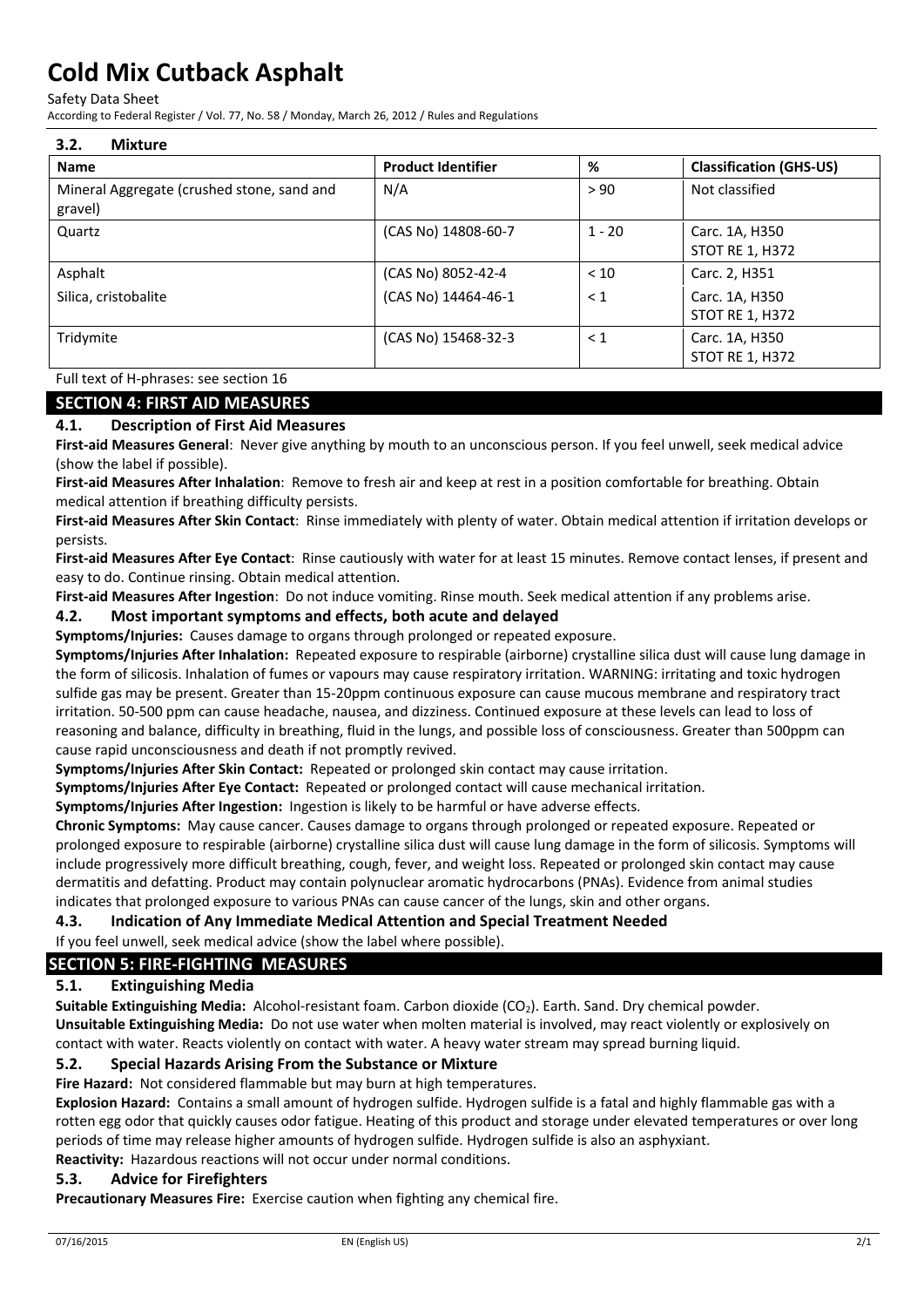Safety Data Sheet

According to Federal Register / Vol. 77, No. 58 / Monday, March 26, 2012 / Rules and Regulations

**Firefighting Instructions:** Do not allow run-off from fire fighting to enter drains or water sources. Use water spray or fog for cooling exposed containers. Do not breathe fumes from fires or vapors from decomposition. Remove containers from fire area if this can be done without risk.

**Other Information:** Do not add water to molten material as this may cause spattering.

## **SECTION 6: ACCIDENTAL RELEASE MEASURES**

#### **6.1. Personal Precautions, Protective Equipment and Emergency Procedures**

**General Measures**: Avoid all contact with skin, eyes, or clothing. Do NOT breathe dust, vapor, mist, or spray. Keep away from open flames, hot surfaces and sources of ignition. No smoking.

#### **6.1.1. For Non-emergency Personnel**

**Protective Equipment:** Use appropriate personal protection equipment (PPE).

**Emergency Procedures:** Evacuate unnecessary personnel.

#### **6.1.2. For Emergency Responders**

**Emergency Procedures:** Eliminate ignition sources. Stop leak if safe to do so. If possible, stop flow of product.

#### **6.2. Environmental Precautions**

Prevent entry to sewers and public waters.

## **6.3. Methods and Material for Containment and Cleaning Up**

**For Containment:** Contain any spills with dikes or absorbents to prevent migration and entry into sewers or streams. Where possible allow molten material to solidify naturally.

**Methods for Cleaning Up:** Cool molten material to limit spreading. Allow liquid material to solidify before cleaning up. Take up mechanically (sweeping, shoveling) and collect in suitable container for disposal.

#### **6.4. Reference to Other Sections**

Concerning disposal elimination after cleaning, see item 13.

## **SECTION 7: HANDLING AND STORAGE**

## **7.1. Precautions for Safe Handling**

**Additional Hazards When Processed:** Keep away from heat/sparks/open flames/hot surfaces. – No smoking.

**Precautions for Safe Handling:** Protect skin and eyes from contact with molten material. Do NOT breathe dust, vapor, mist, or spray.

#### **7.2. Conditions for Safe Storage, Including Any Incompatibilities**

**Storage Conditions:** Keep in fireproof place.

**Storage Area:** Store in a well-ventilated place. Keep cool.

## **7.3. Specific End Use(s)**

#### Building materials, construction

## **SECTION 8: EXPOSURE CONTROLS/PERSONAL PROTECTION**

#### **8.1. Control Parameters**

For substances listed in section 3 that are not listed here, there are no established exposure limits from the manufacturer, supplier, importer, or the appropriate advisory agency including: ACGIH (TLV), NIOSH (REL), or OSHA (PEL).

| Quartz (14808-60-7)    |                                      |                                                                           |
|------------------------|--------------------------------------|---------------------------------------------------------------------------|
| <b>USA ACGIH</b>       | ACGIH TWA $(mg/m3)$                  | 0.025 mg/m <sup>3</sup> (respirable fraction)                             |
| <b>USA ACGIH</b>       | <b>ACGIH chemical category</b>       | A2 - Suspected Human Carcinogen                                           |
| <b>USA NIOSH</b>       | NIOSH REL (TWA) (mg/m <sup>3</sup> ) | 0.05 mg/m <sup>3</sup> (respirable dust)                                  |
| <b>USA IDLH</b>        | US IDLH $(mg/m3)$                    | 50 mg/m <sup>3</sup> (respirable dust)                                    |
| <b>USA OSHA</b>        | OSHA PEL (STEL) (mg/m <sup>3</sup> ) | 250 mppcf/%SiO <sub>2</sub> +5, 10mg/m <sup>3</sup> /%SiO <sub>2</sub> +2 |
|                        | Silica, cristobalite (14464-46-1)    |                                                                           |
| <b>USA ACGIH</b>       | ACGIH TWA $(mg/m3)$                  | 0.025 mg/m <sup>3</sup> (respirable fraction)                             |
| <b>USA ACGIH</b>       | <b>ACGIH chemical category</b>       | Suspected Human Carcinogen                                                |
| <b>USA NIOSH</b>       | NIOSH REL (TWA) (mg/m <sup>3</sup> ) | 0.05 mg/m <sup>3</sup> (respirable dust)                                  |
| <b>USA IDLH</b>        | US IDLH $(mg/m3)$                    | 25 mg/m <sup>3</sup> (respirable dust)                                    |
| Tridymite (15468-32-3) |                                      |                                                                           |
| <b>USA NIOSH</b>       | NIOSH REL (TWA) (mg/m <sup>3</sup> ) | 0.05 mg/m <sup>3</sup> (respirable dust)                                  |
| <b>USA IDLH</b>        | US IDLH $(mg/m3)$                    | 25 mg/m <sup>3</sup> (respirable dust)                                    |
| Asphalt (8052-42-4)    |                                      |                                                                           |
| <b>USA ACGIH</b>       | ACGIH TWA (mg/m <sup>3</sup> )       | 0.5 mg/m <sup>3</sup> (fume, inhalable fraction)                          |
| <b>USA ACGIH</b>       | <b>ACGIH chemical category</b>       | Not Classifiable as a Human Carcinogen fume, coal tar-free                |
| <b>USA NIOSH</b>       | NIOSH REL (ceiling) $(mg/m3)$        | 5 mg/m <sup>3</sup> (fume)                                                |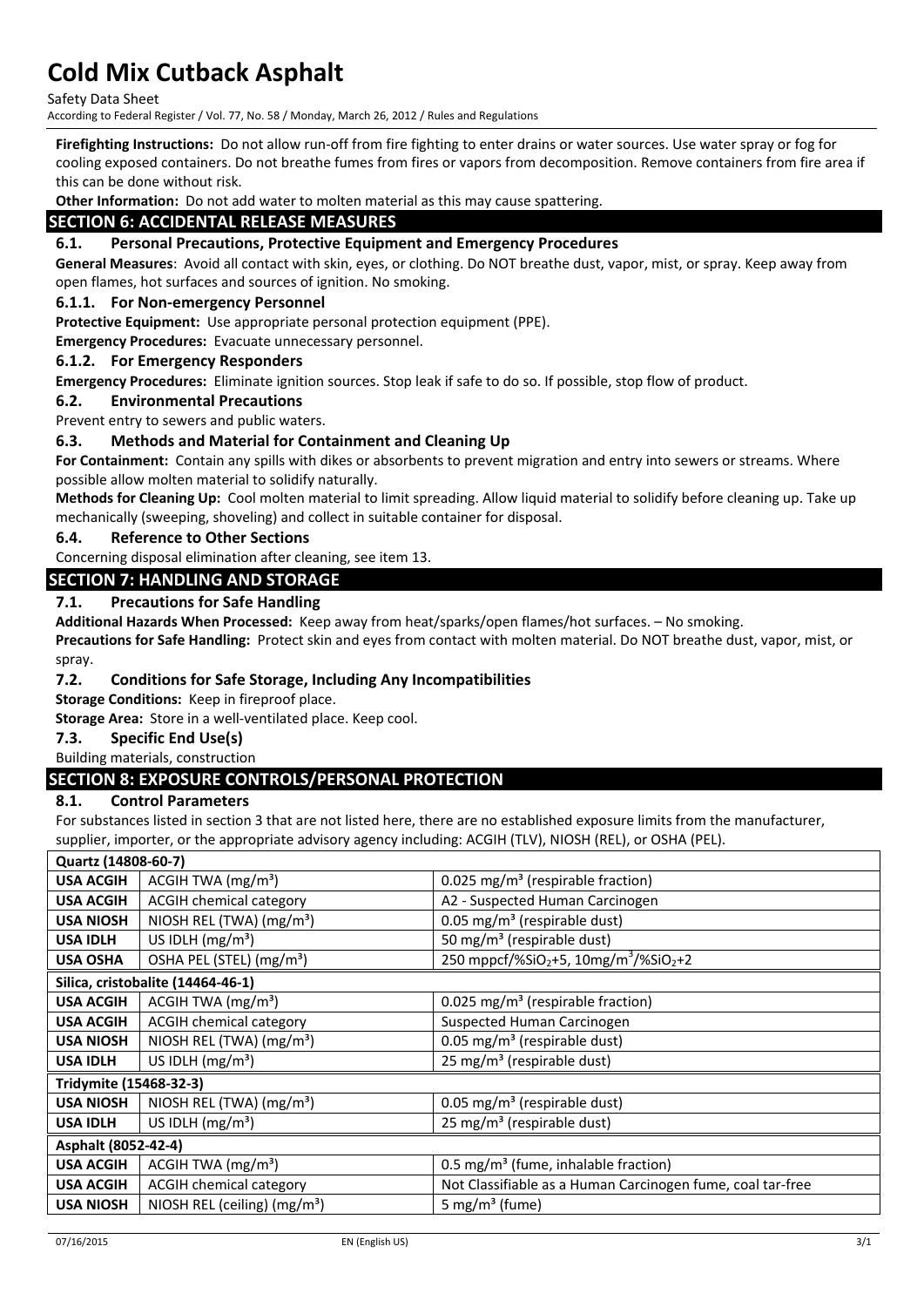Safety Data Sheet

According to Federal Register / Vol. 77, No. 58 / Monday, March 26, 2012 / Rules and Regulations

## **8.2. Exposure Controls**

| EXPOSULE COLLUQUE                                                    |                                                                                                                                                                                                                                                 |
|----------------------------------------------------------------------|-------------------------------------------------------------------------------------------------------------------------------------------------------------------------------------------------------------------------------------------------|
| <b>Appropriate Engineering Controls</b>                              | : Ensure adequate ventilation, especially in confined areas. Emergency eye wash<br>fountains and safety showers should be available in the immediate vicinity of any<br>potential exposure. Ensure all national/local regulations are observed. |
| <b>Personal Protective Equipment</b>                                 | : Protective goggles. Gloves. Protective clothing. Dust formation: dust mask.                                                                                                                                                                   |
|                                                                      |                                                                                                                                                                                                                                                 |
| <b>Materials for Protective Clothing</b>                             | : Chemically resistant materials and fabrics.                                                                                                                                                                                                   |
| <b>Hand Protection</b>                                               | : Wear chemically resistant protective gloves.                                                                                                                                                                                                  |
| <b>Eve Protection</b>                                                | : Chemical goggles or safety glasses.                                                                                                                                                                                                           |
| <b>Skin and Body Protection</b>                                      | : Wear suitable protective clothing.                                                                                                                                                                                                            |
| <b>Respiratory Protection</b>                                        | Use NIOSH-approved dust mask if dust has the potential to become airborne.                                                                                                                                                                      |
| <b>Environmental Exposure Controls</b>                               | : Do not allow the product to be released into the environment.                                                                                                                                                                                 |
| <b>Consumer Exposure Controls</b>                                    | : Do not eat, drink or smoke during use.                                                                                                                                                                                                        |
| <b>SECTION 9: PHYSICAL AND CHEMICAL PROPERTIES</b>                   |                                                                                                                                                                                                                                                 |
| <b>Information on Basic Physical and Chemical Properties</b><br>9.1. |                                                                                                                                                                                                                                                 |
| <b>Physical State</b>                                                | : Liquid                                                                                                                                                                                                                                        |
| Appearance                                                           | : Course black material with volatile liquid component                                                                                                                                                                                          |
| Odor                                                                 | Petroleum odor                                                                                                                                                                                                                                  |
| <b>Odor Threshold</b>                                                | : No data available                                                                                                                                                                                                                             |
| рH                                                                   | : No data available                                                                                                                                                                                                                             |
| <b>Evaporation Rate</b>                                              | : No data available                                                                                                                                                                                                                             |
| <b>Melting Point</b>                                                 | No data available                                                                                                                                                                                                                               |
| <b>Freezing Point</b>                                                | No data available                                                                                                                                                                                                                               |
| <b>Boiling Point</b>                                                 | No data available                                                                                                                                                                                                                               |
| <b>Flash Point</b>                                                   | : No data available                                                                                                                                                                                                                             |
| <b>Auto-ignition Temperature</b>                                     | : No data available                                                                                                                                                                                                                             |
| <b>Decomposition Temperature</b>                                     | No data available                                                                                                                                                                                                                               |
| Flammability (solid, gas)                                            | No data available                                                                                                                                                                                                                               |
| <b>Vapor Pressure</b>                                                | No data available                                                                                                                                                                                                                               |
| Relative Vapor Density at 20 °C                                      | : No data available                                                                                                                                                                                                                             |
| <b>Relative Density</b>                                              | : No data available                                                                                                                                                                                                                             |
| <b>Specific Gravity</b>                                              | $: 2.2 - 2.5$                                                                                                                                                                                                                                   |
| Solubility                                                           | : Insoluble in water                                                                                                                                                                                                                            |
| <b>Partition Coefficient: N-Octanol/Water</b>                        | : No data available                                                                                                                                                                                                                             |
| <b>Viscosity</b>                                                     | : No data available                                                                                                                                                                                                                             |
| 9.2.<br><b>Other Information</b> No additional information available |                                                                                                                                                                                                                                                 |

## **SECTION 10: STABILITY AND REACTIVITY**

**10.1. Reactivity:** Hazardous reactions will not occur under normal conditions.

**10.2. Chemical Stability:** Stable under recommended handling and storage conditions (see section 7).

**10.3. Possibility of Hazardous Reactions:** Hazardous polymerization will not occur.

**10.4. Conditions to Avoid:** Incompatible materials.

**10.5. Incompatible Materials:** Strong acids, strong bases, strong oxidizers.

**10.6. Hazardous Decomposition Products:** Quartz (silica) will dissolve in hydroflouric acid producing a corrosive gas, silicon tetrafluoride.

## **SECTION 11: TOXICOLOGICAL INFORMATION**

**11.1. Information On Toxicological Effects Acute Toxicity:** Not classified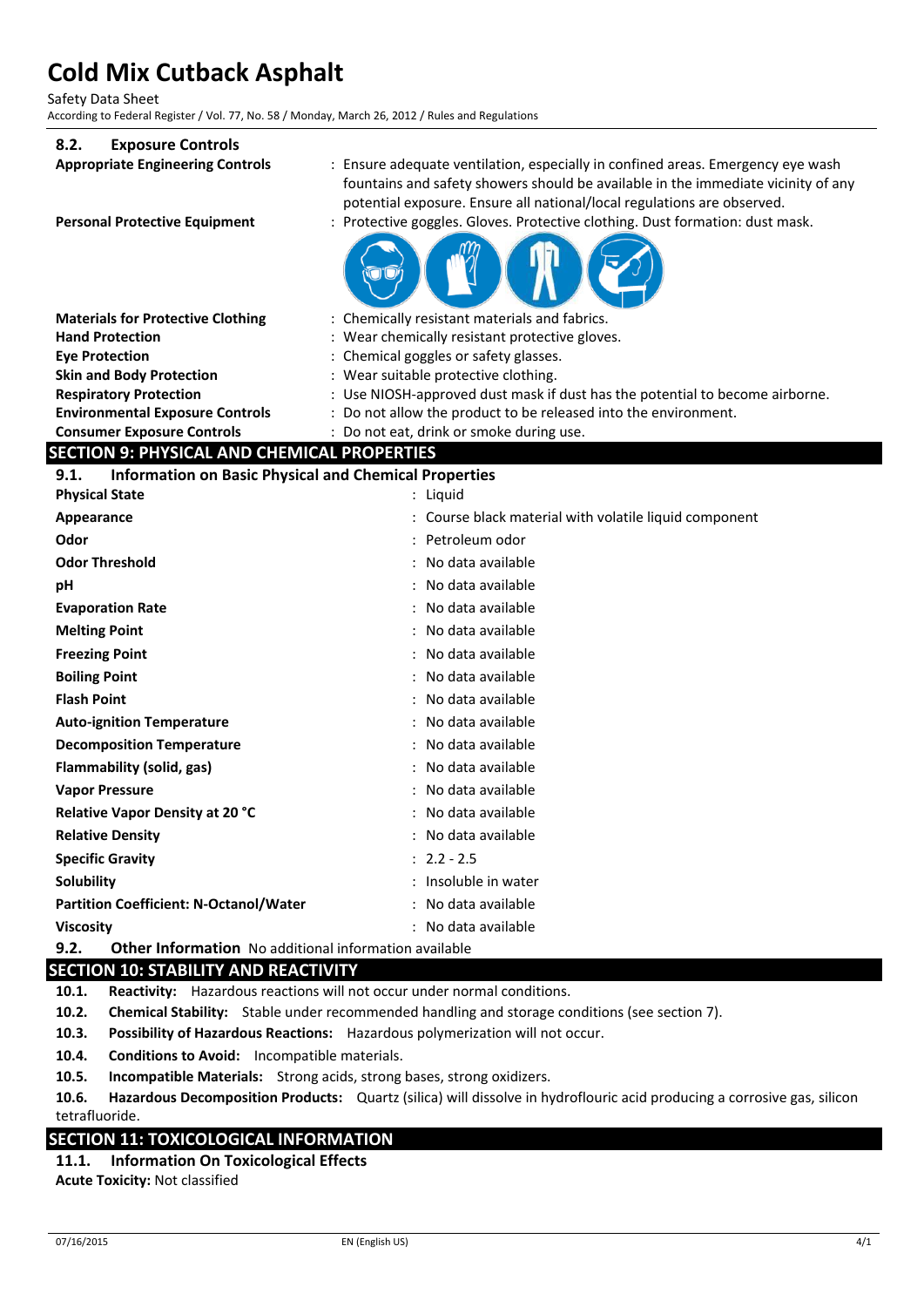Safety Data Sheet

According to Federal Register / Vol. 77, No. 58 / Monday, March 26, 2012 / Rules and Regulations

| Quartz (14808-60-7)        |                            |
|----------------------------|----------------------------|
| LD50 Oral Rat              | > 5000 mg/kg               |
| <b>LD50 Dermal Rat</b>     | > 5000 mg/kg               |
| Asphalt (8052-42-4)        |                            |
| LD50 Oral Rat              | $>$ 5000 mg/kg             |
| <b>LD50 Dermal Rabbit</b>  | > 2000 mg/kg               |
| <b>LC50 Inhalation Rat</b> | $> 94.4$ mg/m <sup>3</sup> |

**Skin Corrosion/Irritation:** Not classified

**Serious Eye Damage/Irritation:** Not classified

#### **Respiratory or Skin Sensitization:** Not classified

**Germ Cell Mutagenicity:** Not classified

**Carcinogenicity:** May cause cancer.

| Quartz (14808-60-7)                              |                                               |
|--------------------------------------------------|-----------------------------------------------|
| <b>IARC</b> group                                |                                               |
| <b>National Toxicology Program (NTP) Status</b>  | Known Human Carcinogens.                      |
| <b>OSHA Hazard Communication Carcinogen List</b> | In OSHA Hazard Communication Carcinogen list. |
| Silica, cristobalite (14464-46-1)                |                                               |
| <b>IARC</b> group                                |                                               |
| <b>OSHA Hazard Communication Carcinogen List</b> | In OSHA Hazard Communication Carcinogen list. |
| Tridymite (15468-32-3)                           |                                               |
| <b>IARC</b> group                                | 1                                             |
| <b>OSHA Hazard Communication Carcinogen List</b> | In OSHA Hazard Communication Carcinogen list. |
| Asphalt (8052-42-4)                              |                                               |
| <b>IARC</b> group                                | 2B                                            |
| <b>National Toxicology Program (NTP) Status</b>  | Twelfth Report - Items under consideration.   |
| <b>OSHA Hazard Communication Carcinogen List</b> | In OSHA Hazard Communication Carcinogen list. |

**Reproductive Toxicity:** Not classified

**Specific Target Organ Toxicity (Single Exposure):** Not classified

**Specific Target Organ Toxicity (Repeated Exposure):** Causes damage to organs through prolonged or repeated exposure.

#### **Aspiration Hazard:** Not classified

**Symptoms/Injuries After Inhalation:** Repeated exposure to respirable (airborne) crystalline silica dust will cause lung damage in the form of silicosis. Inhalation of fumes or vapours may cause respiratory irritation. WARNING: irritating and toxic hydrogen sulfide gas may be present. Greater than 15-20ppm continuous exposure can cause mucous membrane and respiratory tract irritation. 50-500 ppm can cause headache, nausea, and dizziness. Continued exposure at these levels can lead to loss of reasoning and balance, difficulty in breathing, fluid in the lungs, and possible loss of consciousness. Greater than 500ppm can cause rapid unconsciousness and death if not promptly revived.

**Symptoms/Injuries After Skin Contact:** Repeated or prolonged skin contact may cause irritation.

**Symptoms/Injuries After Eye Contact:** Repeated or prolonged contact will cause mechanical irritation.

**Symptoms/Injuries After Ingestion:** Ingestion is likely to be harmful or have adverse effects.

**Chronic Symptoms:** May cause cancer. Causes damage to organs through prolonged or repeated exposure. Repeated or prolonged exposure to respirable (airborne) crystalline silica dust will cause lung damage in the form of silicosis. Symptoms will include progressively more difficult breathing, cough, fever, and weight loss. Repeated or prolonged skin contact may cause dermatitis and defatting. Product may contain polynuclear aromatic hydrocarbons (PNAs). Evidence from animal studies indicates that prolonged exposure to various PNAs can cause cancer of the lungs, skin and other organs.

## **SECTION 12: ECOLOGICAL INFORMATION**

**12.1. Toxicity** No additional information available

**12.2. Persistence and Degradability** No additional information available

#### **12.3. Bioaccumulative Potential**

| Asphalt (8052-42-4) |                               |
|---------------------|-------------------------------|
| <b>BCF fish 1</b>   | (no bioaccumulation expected) |
| <b>Log Pow</b>      |                               |
|                     |                               |

#### **12.4. Mobility in Soil** No additional information available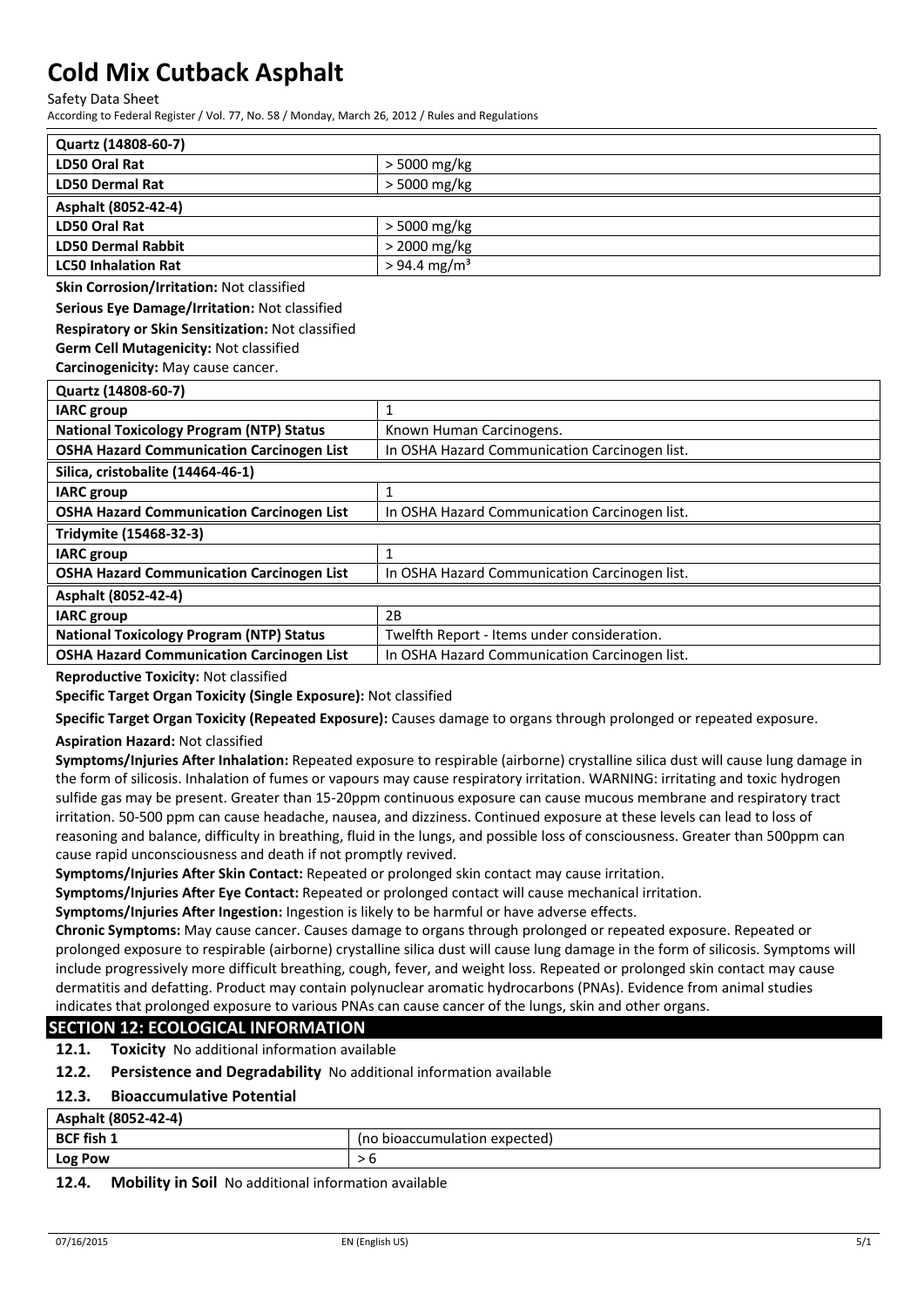Safety Data Sheet

According to Federal Register / Vol. 77, No. 58 / Monday, March 26, 2012 / Rules and Regulations

## **12.5. Other Adverse Effects Other Information** : Avoid release to the environment. **SECTION 13: DISPOSAL CONSIDERATIONS 13.1. Waste treatment methods Waste Disposal Recommendations:** Dispose of waste material in accordance with all local, regional, national, provincial, territorial and international regulations. **Ecology – Waste Materials:** Avoid release to the environment. **SECTION 14: TRANSPORT INFORMATION 14.1. In Accordance with DOT Proper Shipping Name** : ELEVATED TEMPERATURE LIQUID, N.O.S. (Asphalt) **Hazard Class** : 9 **Identification Number** : UN3257 **Label Codes** : 9 **Packing Group**   $\qquad$  : III **ERG Number** : 128 **14.2. In Accordance with IMDG Proper Shipping Name** : ELEVATED TEMPERATURE LIQUID, N.O.S. (Asphalt) **Hazard Class** : 9<br> **Identification Number** : UN3257 **Identification Number Packing Group** : III **Label Codes** : 9 **EmS-No. (Fire)** : F-A **EmS-No. (Spillage)** : S-P **14.3. In Accordance with IATA Proper Shipping Name** : ELEVATED TEMPERATURE LIQUID, N.O.S. (Asphalt) **Identification Number** : UN3257 **Hazard Class** : 9 **Label Codes** : 9 **ERG Code (IATA)** : 9L **SECTION 15: REGULATORY INFORMATION 15.1 US Federal Regulations Cold Mix Cutback Asphalt SARA Section 311/312 Hazard Classes** Delayed (chronic) health hazard **Quartz (14808-60-7)** Listed on the United States TSCA (Toxic Substances Control Act) inventory **SARA Section 311/312 Hazard Classes** Delayed (chronic) health hazard **Silica, cristobalite (14464-46-1)** Listed on the United States TSCA (Toxic Substances Control Act) inventory **SARA Section 311/312 Hazard Classes** | Delayed (chronic) health hazard **Tridymite (15468-32-3) SARA Section 311/312 Hazard Classes** Delayed (chronic) health hazard **Asphalt (8052-42-4)** Listed on the United States TSCA (Toxic Substances Control Act) inventory **SARA Section 311/312 Hazard Classes Delayed (chronic) health hazard 15.2 US State Regulations Quartz (14808-60-7) U.S. - California - Proposition 65 - Carcinogens List** WARNING: This product contains chemicals known to the State of California to cause cancer. **Quartz (14808-60-7)** U.S. - Massachusetts - Right To Know List

U.S. - New Jersey - Right to Know Hazardous Substance List

U.S. - Pennsylvania - RTK (Right to Know) List

#### **Silica, cristobalite (14464-46-1)**